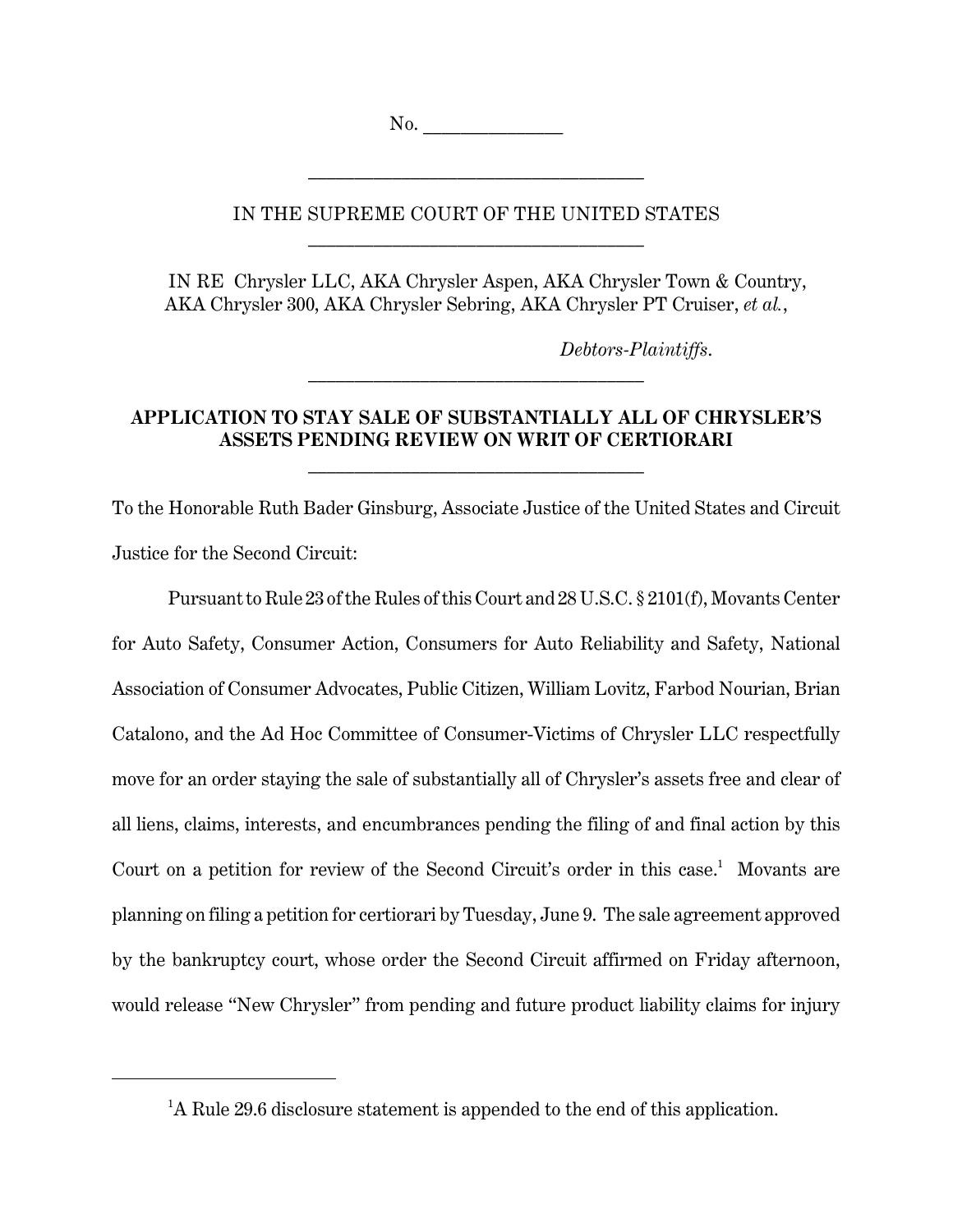caused by Chrysler vehicles sold to consumers prior to Chrysler's sale to New Chrysler, regardless of state successor liability laws. The Second Circuit has entered a stay that will continue until 4:00 p.m. on Monday, unless this Court acts beforehand

This case presents issues of exceptional importance about whether the Bankruptcy Code can be used to eliminate successor liability for product liability claims in a quick § 363 sale without the protections afforded by the requirements of a plan of reorganization, and about whether debtors and purchasers constitutionally can extinguish *future* claims—claims that have not yet accrued because the injuries on which they will be based have not yet occurred—given that the people who will one day have such claims cannot have received meaningful notice that the bankruptcy proceeding was resolving their rights or a meaningful opportunity to seek to protect those rights. Movants have no further possibility of securing a stay from the Second Circuit, and, absent a stay from this Court, the sale of substantially all of Chrysler's assets will be authorized, causing irreparable harm to consumers who have and will suffer injury or loss due to defects in Chrysler's vehicles.

### **STATEMENT OF THE CASE**

On April 30, 2009, Chrysler and 24 of its subsidiaries ("Chrysler") filed petitions for bankruptcy under Chapter 11 of the Bankruptcy Code. On May 3, 2009, Chrysler filed a motion for an order authorizing the sale under § 363(f) of the Bankruptcy Code of substantially all of its assets to New CarCo Acquisition LLC ("New Chryler"). The motion asked that the order be "free and clear of all liens, claims (as such term is defined by 101(5) of the Bankruptcy Code), encumbrances, rights, remedies, restrictions, interests, liabilities,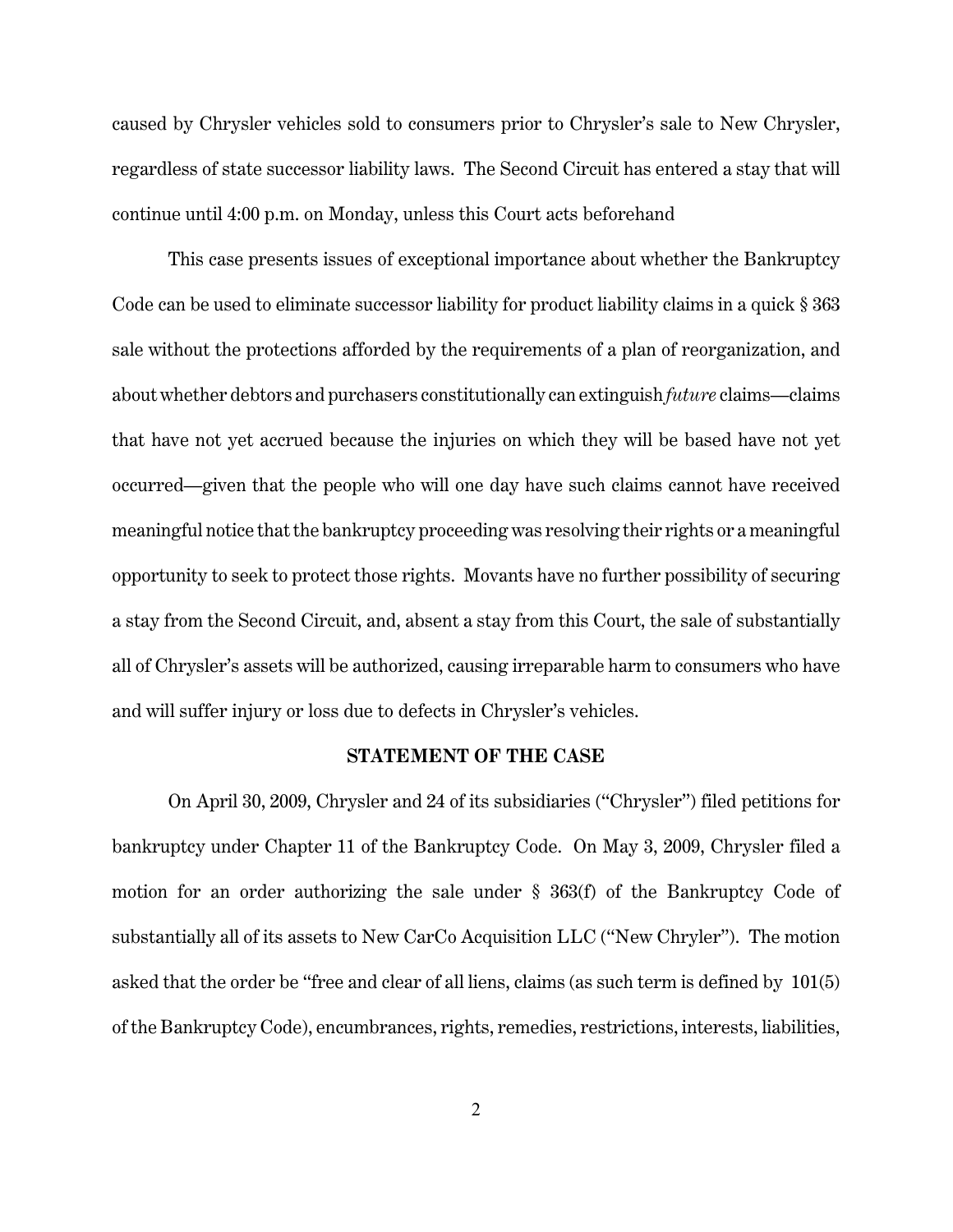and contractual commitments of any kind or nature whatsoever, whether arising before or after the Petition date . . . including all rights or claims based on any successor or transferee liability" other than certain assumed liabilities. The Master Transaction Agreement that accompanied the motion stated that New Chrysler would not assume liability for "Product Liability Claims arising from the sale of Products or Inventory prior to the closing."

Movants are five organizations that work to protect consumers, three individuals with pending tort cases who have been injured or lost family members because of defects in Chrysler's vehicles, and the Ad Hoc Committee of Consumer-Victims of Chrysler LLC, which has more than 170 members, each of whom has tort claims involving personal injuries (including derivative claims and wrongful death actions) against Chrysler. The Movants filed objections in the bankruptcy court, arguing that the sale should not be approved "free and clear" of product liability claims because such claims do not fall within the statutory language of § 363(f), the provision under which Chrysler and its purchaser seek to proceed, which allows for the sale of property "free and clear of any interest in such property." The consumer organization Movants also asked the bankruptcy court to clarify that future claims—that is, claims that have not arisen because the people who will have them have not yet been injured—were not covered by the sale, both because such claims do not fit within the language of § 363(f) and because due process does not allow the parties to bind people whose injuries have not yet occurred, who therefore could not file claims in the bankruptcy proceeding, and who had no meaningful notice and opportunity to be heard on their not-yetexistent claims.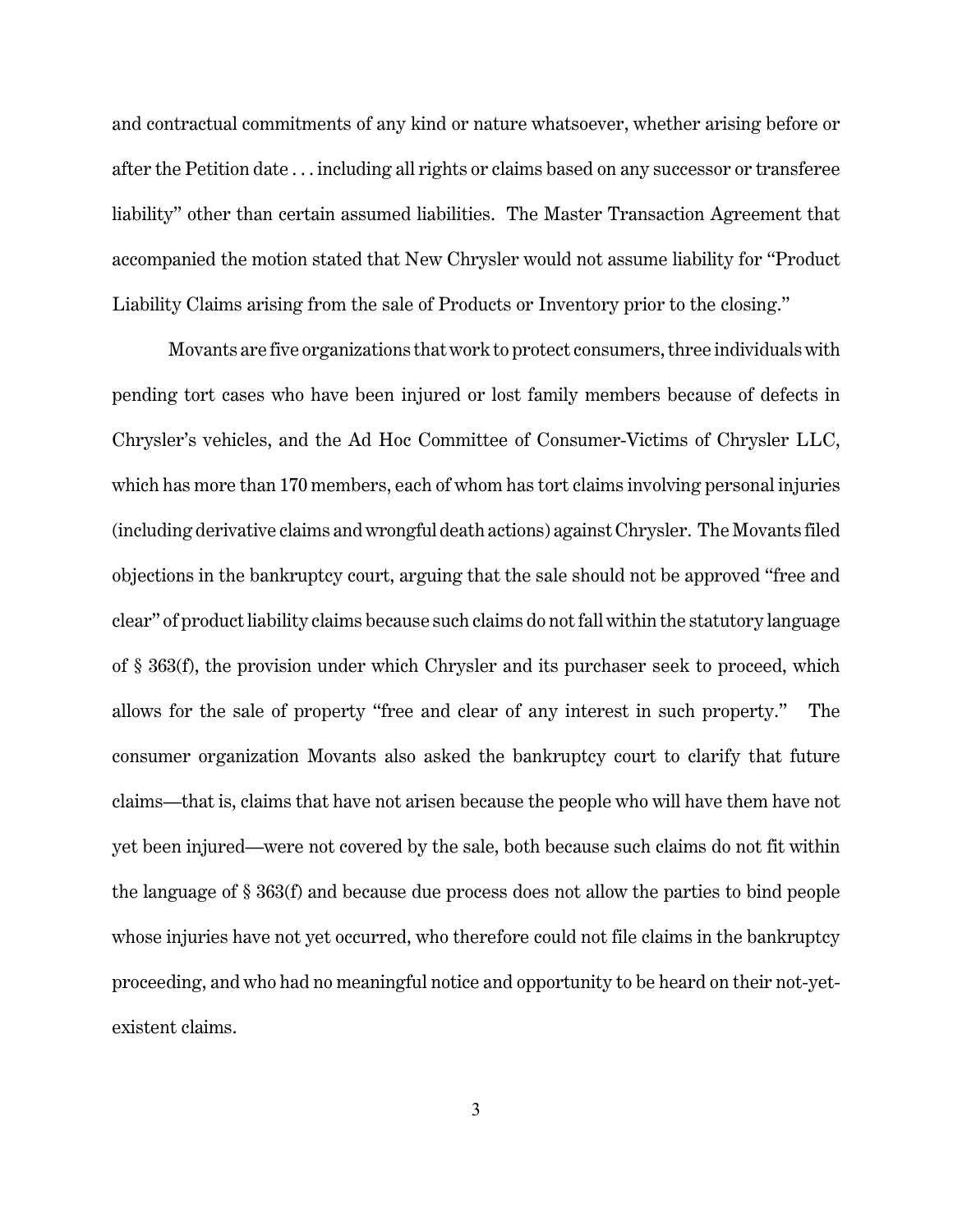On June 1, 2009, the Bankruptcy Court for the Southern District of New York, Judge Arthur J. Gonzalez presiding, issued an opinion granting the relief sought in the sale motion. The opinion stated that tort claims and any potential successor liability claims are "interests in such property" that can be extinguished by § 363(f). Bankr. Op. at 42-43. The Court also held that the sale did not violate future claimants' due process rights because "notice of the proposed sale was published in newspapers with very wide circulation," *id*. at 43., citing *Mullane v. Cent. Hanover Bank & Trust Co.*, 339 U.S. 306, 317 (1950), for the proposition that "publication of notice in such newspapers provides sufficient notice to claimants 'whose interests or whereabouts could not with due diligence be ascertained.'" In addition, the court stated that the interests of future tort claimants had been presented to the Court. Bankr. Op. at 43. The order signed by Judge Gonzalez authorized the sale of substantially all of Chrysler's assets free and clear of all liens, claims, interests, and encumbrances, "whether arising before or after the Petition date," "including all claims or rights based on any successor or transferee liability." Sale Order at 2-3; *see also id.* at 40, ¶ 35 (stating that New Chrysler "shall not have any successor, derivative or vicarious liabilities of any kind or character for any Claims, including, but not limited to, on any theory of successor or transferee liability, . . . whether known or unknown as of the Closing, now existing or hereafter arising  $\dots$ ").

On June 1, 2009, Chrysler filed a motion for an order certifying the sale order for immediate appeal to the court of appeals pursuant to 28 U.S.C. § 158(d)(2). The Movants filed notices of appeal the next day. Also on June 2, 2009, the Second Circuit granted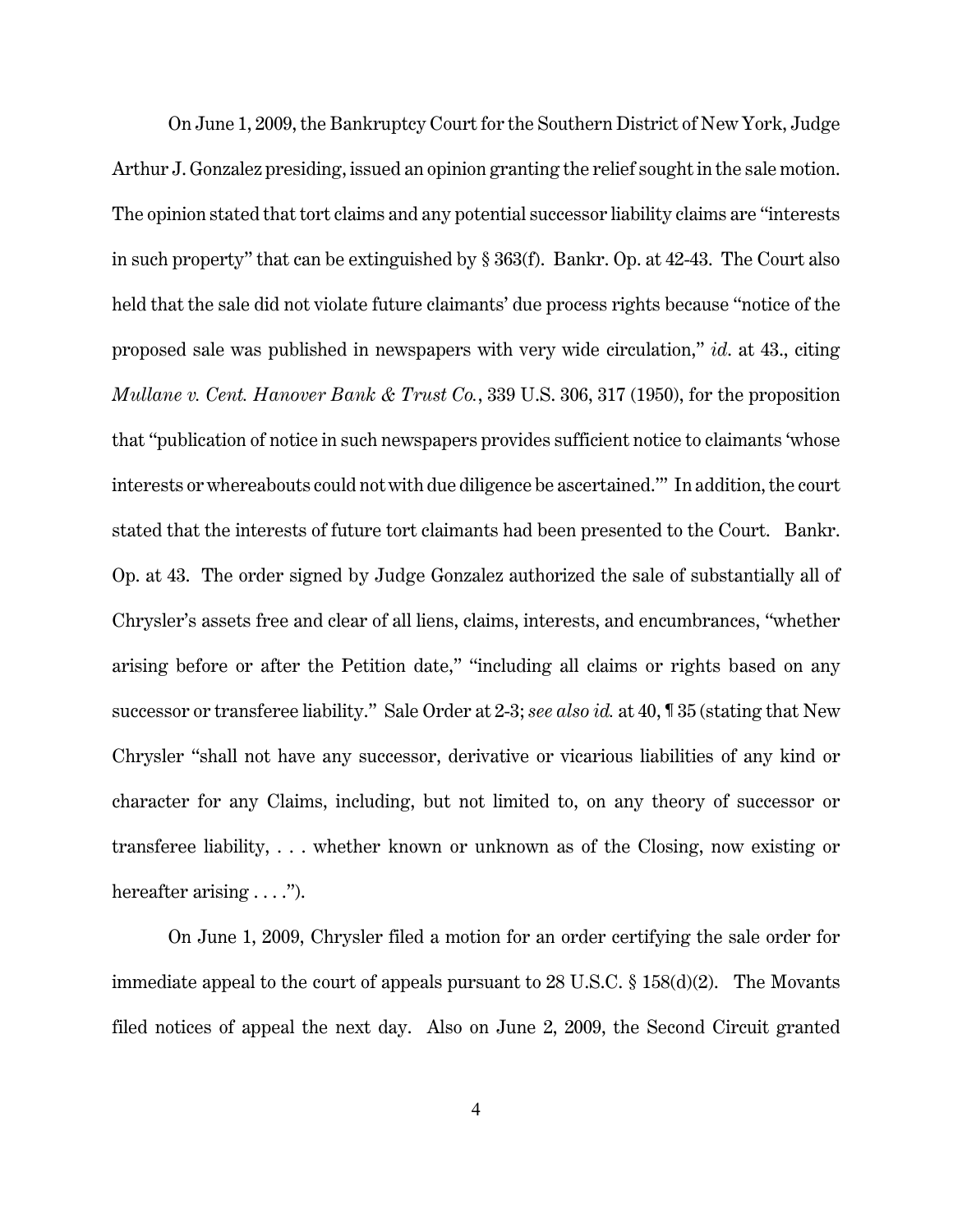Chrysler's motion, issued a stay, and set forth an expedited briefing and hearing schedule. The Second Circuit heard argument on June 5, 2009. That same afternoon, the Second Circuit entered an order authorizing the sale of substantially all of Chrysler's assets, on the terms stated in the bankruptcy court's order, for substantially the reasons stated in Judge Gonzalez's opinion. The order stated that opinions would issue in due course and the mandate would issue forthwith. As of this filing, the opinions have not yet issued. The order announced that the stay entered by the Court on June 2 will continue until the earlier of 4:00 p.m. on Monday, June 8, 2009, or the time a stay is denied by the U.S. Supreme Court.

#### **ARGUMENT**

This Court will grant a stay when there is "(1) 'a 'reasonable probability' that four Justices will consider the issue sufficiently meritorious to grant certiorari or to note probable jurisdiction'; (2) 'a fair prospect that a majority of the Court will conclude that the decision below was erroneous'; and (3) a likelihood that 'irreparable harm [will] result from the denial of a stay.'" *Conkright v. Frommert*, 129 S.Ct. 1861 (April 30, 2009) (Ginsburg, J.) (quoting *Rostker v. Goldberg*, 448 U.S. 1306 (1980) (Brennan, J.)). Each of these factors is satisfied here.

## **I. There Is A Reasonable Probability That The Court Will Grant Certiorari**.

This case presents important questions of federal law that should be resolved by this Court, and there is a reasonable probability that four Justices will consider the issue sufficiently meritorious to grant certiorari. Chrysler and New Chrysler, through the sale order, are attempting to immunize New Chrysler from all successor liability for Chrysler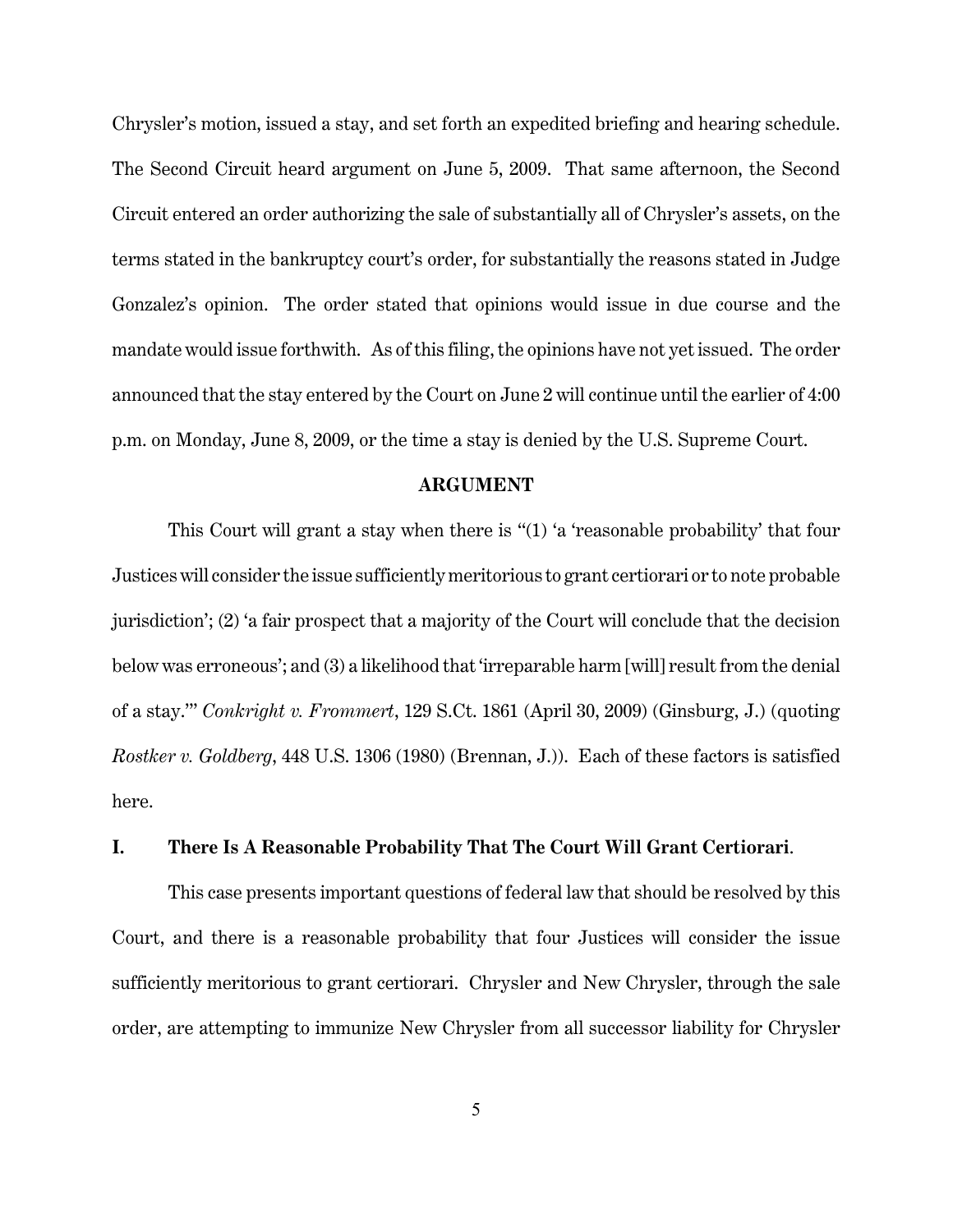vehicles that have already been sold, even where New Chrysler would have successor liability under state law. And they are doing so without providing for product liability claimants in the bankruptcy proceeding. Indeed, at the bankruptcy hearing, Chrysler's and New Chrysler's witnesses agreed there would be nothing left in the bankruptcy estate for these claimants. Chrysler, one of the "Big Three" U.S. automakers, is responsible for millions of vehicles on the road; in 2008 alone, it sold approximately 1.5 million vehicles. Allowing Chrysler and New Chrysler to eliminate successor liability for current and future claims for pre-existing vehicles will not only affect the thousands of people injured and to-be-injured by Chrysler vehicles, but will establish a precedent that will allow and encourage debtors to use § 363(f) quick sales (without the protections afforded in a plan of reorganization) as a means of immunizing going concerns from claims—including claims that do not yet even exist—of people who have been injured by defects in the debtors' products. The recent bankruptcy filing of General Motors, another of the big three automakers, demonstrates that while the issues presented here have been percolating in the courts for some time, they are growing in importance, and the time to decide them is now.

Apart from the serious consequences this case will have for people who have or will suffer harm from defects in Chrysler vehicles, this case presents an important constitutional issue: whether unknown and unknowable people, who have not yet been injured by a product, can have their future claims eliminated in a bankruptcy proceeding. Numerous courts of appeals have recognized the constitutional issue caused by attempting to discharge or foreclose future claims in a bankruptcy proceeding. *See In Re Chateaugay*, 944 F.2d 997,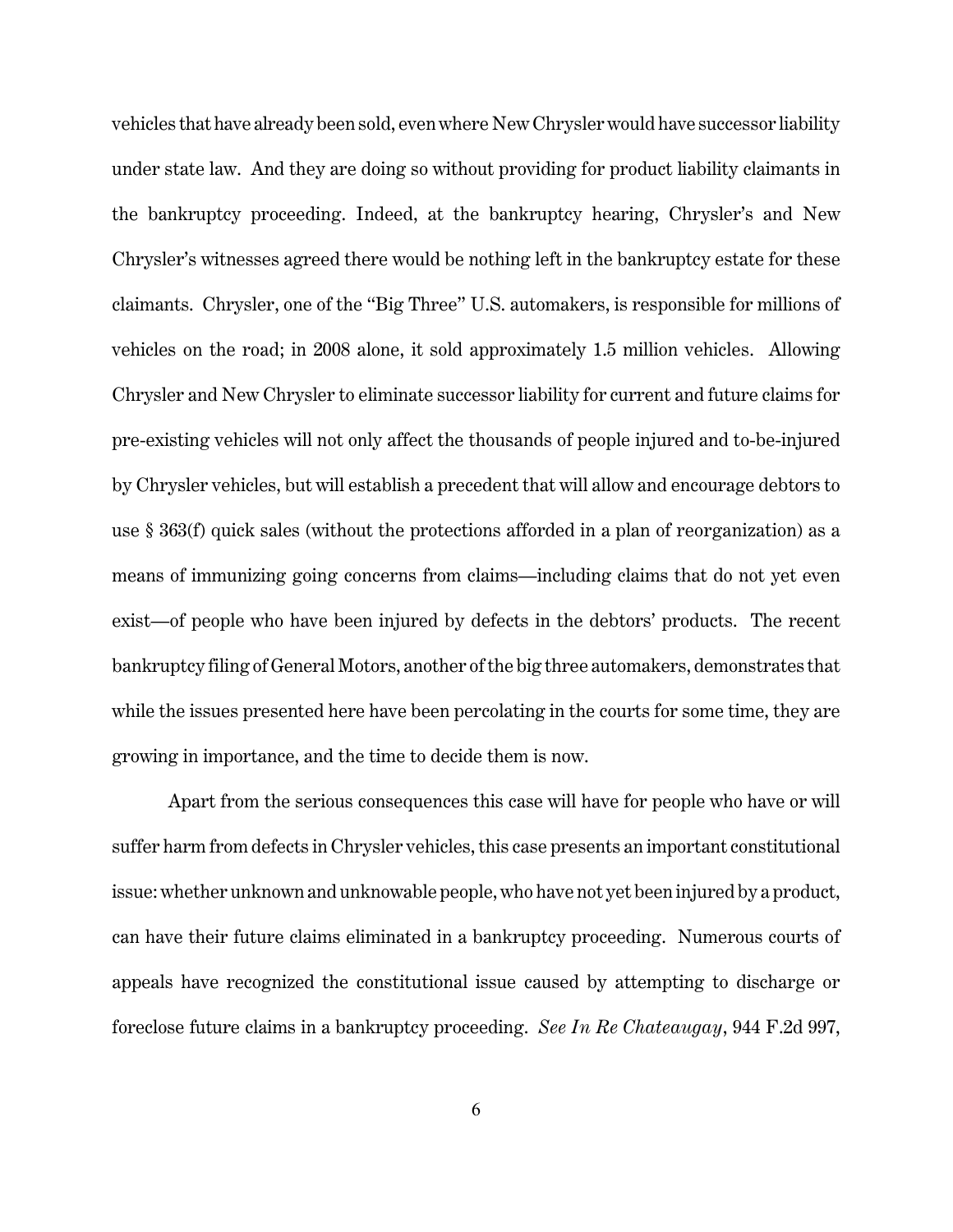1003 (2d Cir. 1991) (recognizing the "enormous practical and perhaps constitutional problems" that would arise from considering future claims to be "claims" under the Bankruptcy Code); *Schweitzer v. Consolidated Rail Corp.*, 758 F.2d 936, 944 (3d Cir. 1985) ("[A]n interpretation of "interests" that included plaintiffs' future tort actions would raise constitutional questions."); *Mooney Aircraft Corp. v. Foster*, 730 F.2d 367, 375 (5th Cir.1984) ("[L]ack of notice might well require us to find that the bankruptcy court's prior judgment was ineffective as to the [future claimants'] claims."); *Matter of UNR Indus., Inc.*, 725 F.2d 1111, 1119 (7th Cir. 1984) (stating that the difficulties of giving constitutionally adequate notice to the thousands of people exposed to asbestos sold by UNR but who had not yet developed asbestosis were "possibly insurmountable").

In *Amchem Products, Inc. v. Windsor*, 521 U.S. 591, 627 (1997), this Court recognized "the gravity of the question whether class action notice sufficient under the Constitution . . . could ever be given to legions so unselfconscious and amorphous" as asbestos-exposed individuals with no perceptible asbestos-related disease. Here, the category of people who will be injured by defects in Chrysler vehicles in the future is also unselfconscious and amorphous. The Court is likely to agree that, before a sale is approved that purports to eliminate the rights of, likely, thousands of people who will be injured because of defects in Chrysler vehicles sold prior to the bankruptcy sale, the Court should grant a writ of certiorari to consider this important constitutional question.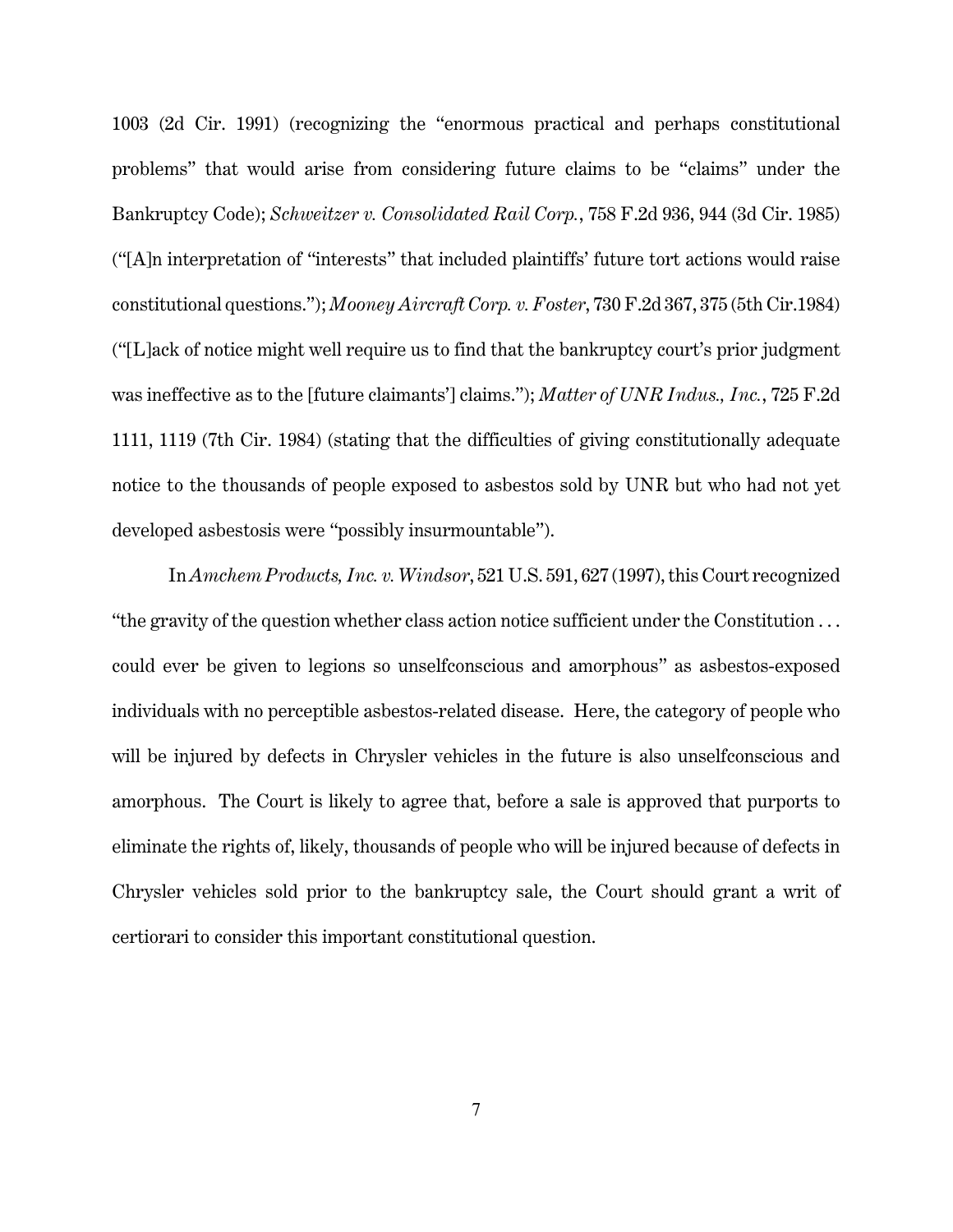## **II. The Decision Below Is Erroneous.**

#### 1. Current Product Liability Claims

The sale of Chrysler was approved pursuant to § 363(f) of the Bankruptcy Code. However, the Court will likely conclude that § 363(f) does not allow a sale of property "free and clear" of product liability claims. Section 363(f) narrowly permits the sale of property free and clear of any "interest in such property," if one of five conditions are met. Product liability claims are not "interests in such property."

That tort claims are distinguishable from "interests" is shown by another Bankruptcy Code provision, § 1141(c). That section provides that property "dealt with" by a reorganization plan is "free and clear of all *claims and interests*" (emphasis added). "Where Congress includes particular language in one section of a statute but omits it in another section of the same Act, it is generally presumed that Congress acts intentionally and purposely in the disparate inclusion or exclusion." *Russello v. United States*, 464 U.S. 16, 24 (1983) (internal quotation marks and alteration omitted); *see also id.* ("We refrain from concluding here that the differing language in the two subsections has the same meaning in each."). This established canon of statutory construction shows that Congress's omission of "claim" in § 363(f) was intentional and that § 363(f) applies only to "interests"—not claims. And § 363(f) provides far fewer procedural safeguards for creditors than § 1141(c), which likely explains why it provides narrower benefits to the debtor than does § 1141(c). In any event, the phrase "claims and interests" in section  $\S 1141(c)$  shows that Congress knows how to affect "claims" when it wants to do so, and it did not do so in § 363(f).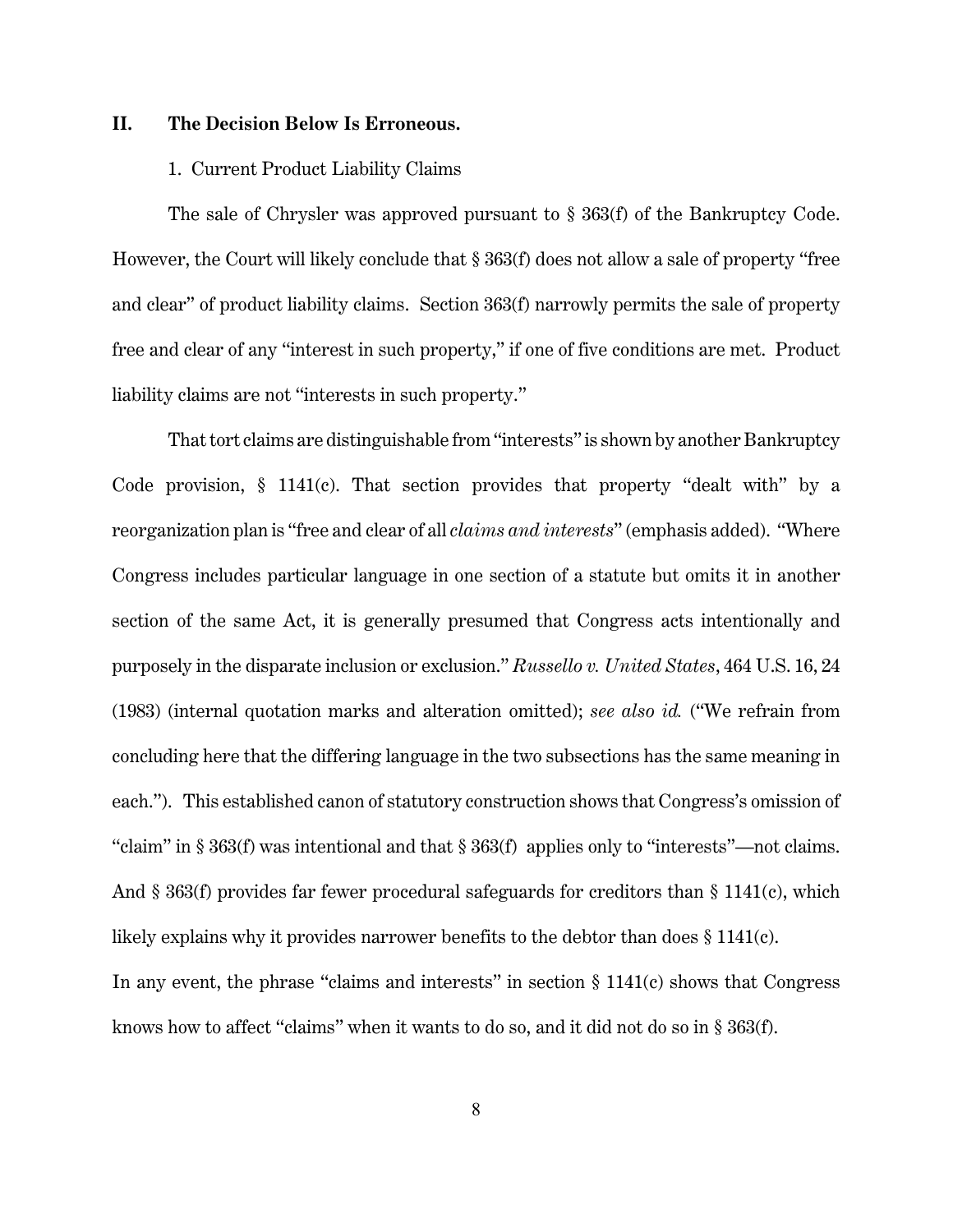### 2. Future Claims

The bankruptcy court order approving the sale and the Second Circuit's affirmance of that order are also erroneous in that they approve the sale "free and clear" of product liability claims that have not yet arisen. In this regard, the orders below err in two regards. First, as a statutory matter, future claims are not "interests" within the meaning of § 363(f) or the Bankruptcy Code. Second, as a constitutional matter, due process does not allow the elimination of successor liability for the unaccrued product liability claims of people who are not yet injured and have no way to know that they will be injured.

a. As discussed above, product liability claims are not "interests in such property" under the opening sentence of § 363(f). As explained, § 363(f) allows the sale of property free and clear only of any "interest in such property." But even if current claims could be considered "interests in such property" under that section, claims that do not yet exist cannot be. People who have not yet suffered any injury or loss attributable to Chrysler cannot have an "interest in [its] property" because the injuries that would arguably constitute such an interest have yet to occur.

Moreover, even if § 363(f) applied to "claims" (as opposed to "interests"), the future causes of actions of people who have not yet suffered a loss or injury due to the defect in their vehicles would not be covered. "The term 'claim' means . . . right to payment, whether or not such right is reduced to judgment, liquidated, unliquidated, fixed, contingent, matured, unmatured, disputed, undisputed, legal, equitable, secured, or unsecured." 11 U.S.C. § 101. A person who has not yet suffered a loss or injury has no right to payment of any kind from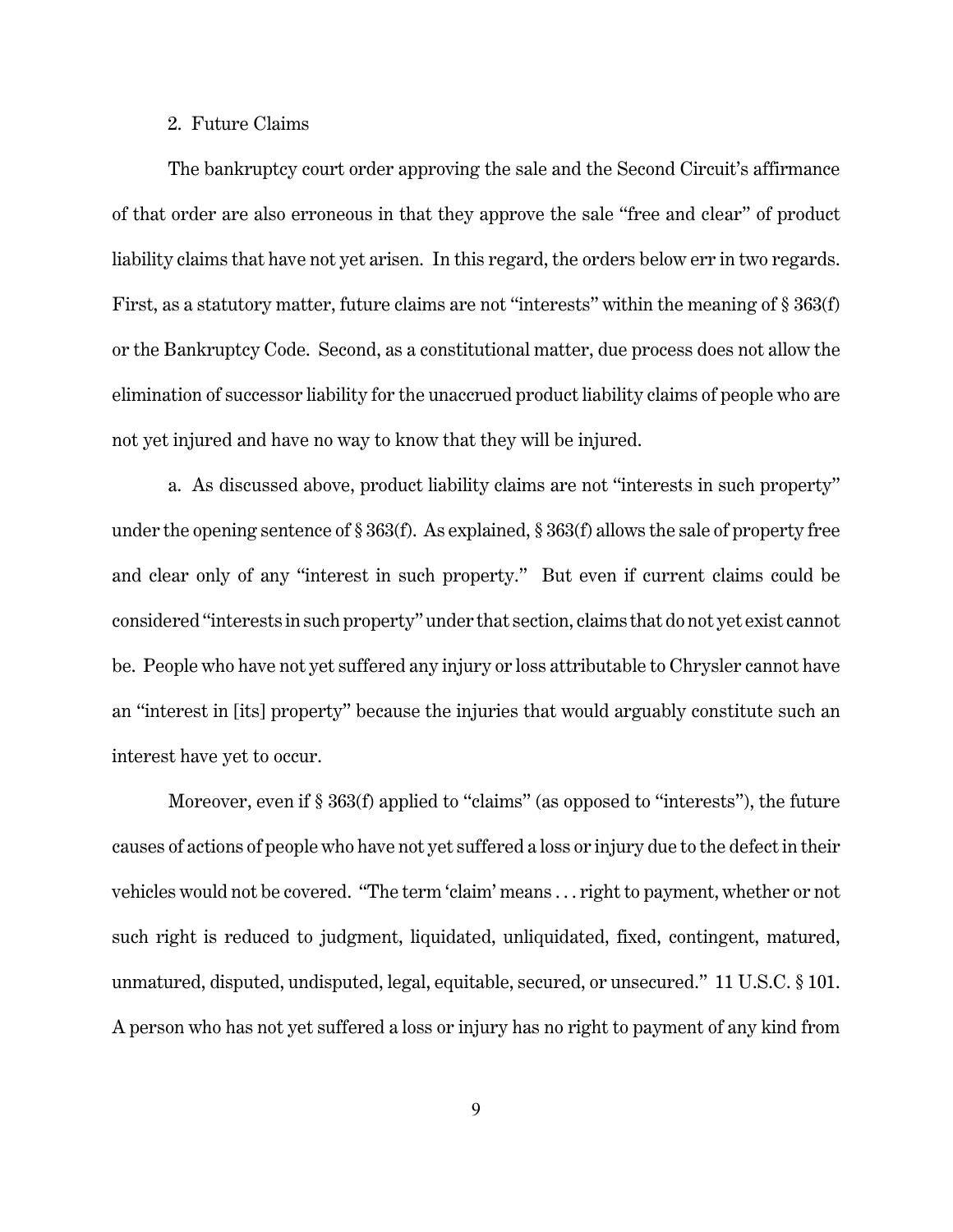the debtor. *Cf. Schweitzer v. Consolidated Rail Corp.*, 758 F.2d at 944 (claims for personal injuries that developed after a bankruptcy not dischargeable "claims" under prior version of Bankruptcy Act); *see also In re Chateaugay Corp.*, 944 F.2d at 1003-04 ("Accepting as claimants those future tort victims whose injuries are caused by pre-petition conduct but do not become manifest until after confirmation, arguably puts considerable strain not only on the Code's definition of 'claim,' but also on the definition of 'creditor.'"). Indeed, that people with future claims cannot be considered claimants under the Bankruptcy Code in this proceeding is demonstrated by the lack of any attempt to provide for them. *See Zerand-Bernal Group, Inc. v. Cox*, 23 F.3d 159, 163 (7th Cir. 1994) ("[I]f, as in some asbestosis cases, unknown future product-liability tort creditors of the debtor, . . . had been treated as claimants (or at least as parties in interest) in the . . . bankruptcy proceeding, provision would have been made for them there.").

Furthermore, even if future claims did meet the threshold requirement of "interests in property" under § 363(f), Chrysler's property cannot be sold free and clear of them unless one of the five conditions set forth in § 363(f) is met. Here, the bankruptcy court held that tort claims could be released under § 363(f)(5), which allows sale free and clear of claims that can be "compelled, in a legal or equitable proceeding, to accept a money satisfaction of such interest." Bankr. Op. 24, 42. Future claims—causes of action that have not yet even accrued—cannot be made to fit within this paragraph. People with no current claim do not have an interest that can be reduced to a monetary value; they have not yet been injured, much less can they know the nature or extent of an injury yet to occur. It would be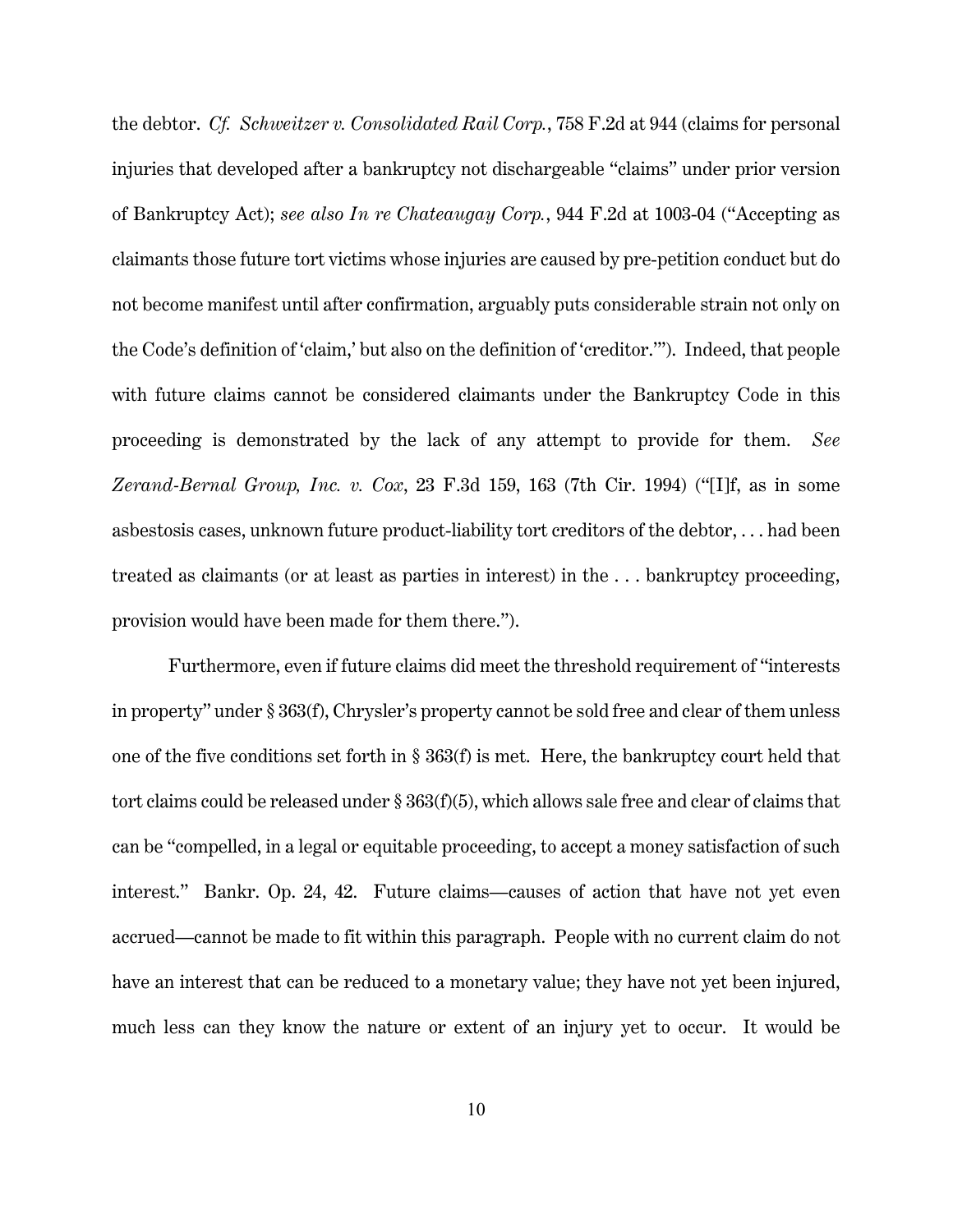impossible for Chrysler to bring a proceeding against any future claimant to compel him or her to accept money in exchange for a claim that has not yet arisen.

b. The sale of Chrysler "free and clear" of product liability claims that have yet to arise also raises serious due process problems. Because people who will, but have not yet, suffered injury from defects in Chrysler vehicles do not know that they will be injured in the future, they cannot receive either meaningful notice that their rights are being adjudicated or a meaningful opportunity to be heard. As the Third Circuit stated in *Schweitzer*, 758 F.2d at 943, it would be "absurd" to expect a "person who had no inkling" that he would be injured by the debtor's product years in the future to file a claim in the debtor's bankruptcy proceedings to preserve his rights; *see also In re Pettibone Corp.*, 151 B.R. 166, 172 (Bkrtcy. N.D. Ill. 1993) ("[T]he argument implies that *uninjured* persons who wish to protect themselves in event of future injuries have the burden of monitoring national financial papers . . . to read notices about businesses they have no claims against because they are on notice of claim bar dates affecting any future injuries caused by such companies. Franz Kafka would have been able to accept such a legal principle in one of his stories; the Bankruptcy Code and the Fifth Amendment to the United States Constitution cannot.") (emphasis in original).

In holding that due process was satisfied, the bankruptcy court cited *Mullane v. Central Hanover Bank & Trust Co.*, 339 U.S. 306, 317 (1950), for the proposition that publication notice is sufficient for claimants "whose interests or whereabouts could not with due diligence be ascertained." Bankr. Op. at 43. But the problem here is not just that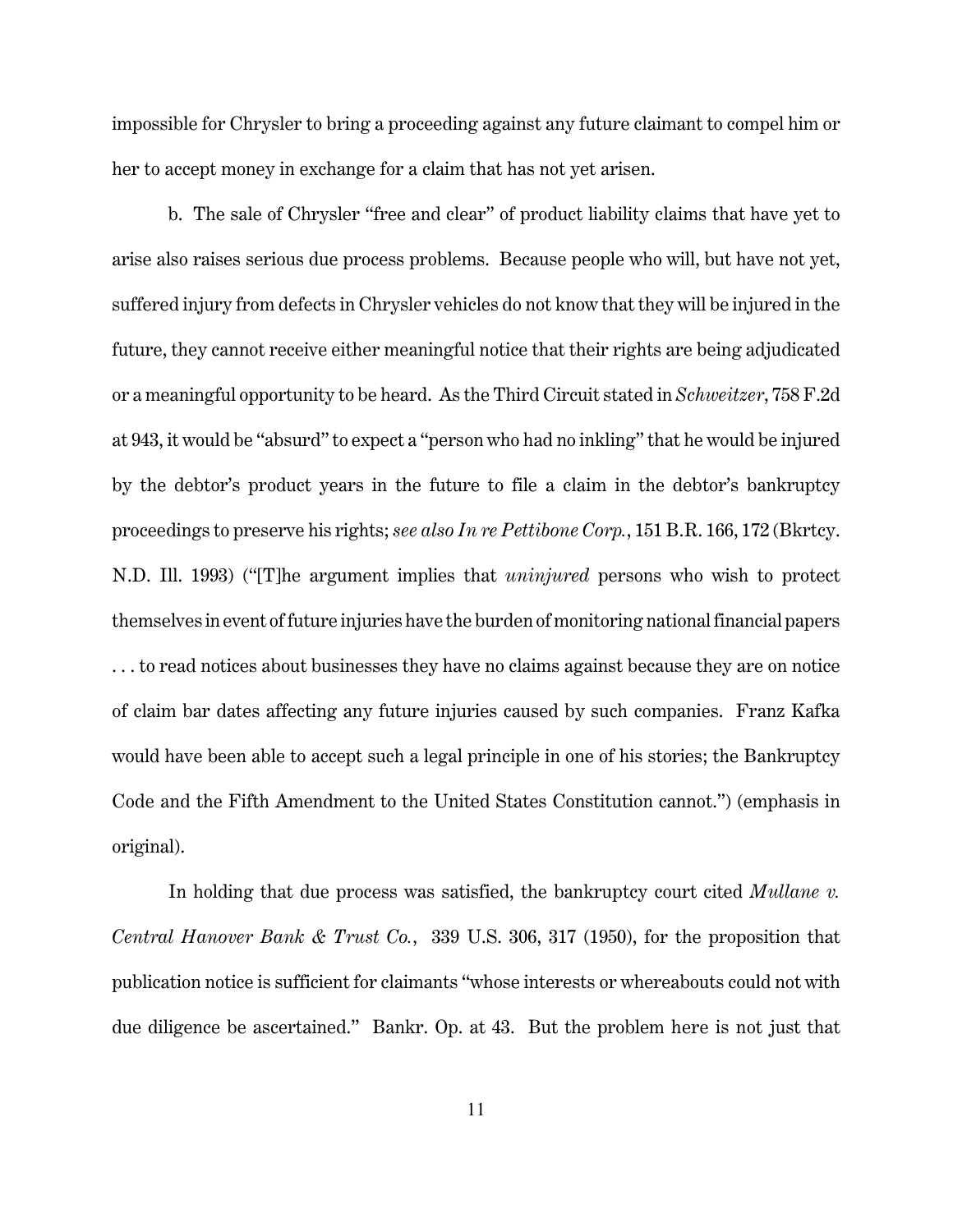Chrysler has been unable to provide individualized notice to people with future claims; the problem is that people with future claims do not themselves know that they will be injured by defects in Chrysler's products, and, therefore, any purported notice to them is a sham. Moreover, even if they saw notice in a newspaper, people who have not yet been injured—some of whom may not even own a Chrysler vehicle—would not know that the sale would affect them. These individuals have neither claims against nor knowledge that they will ever have a cause of action against Chrysler. *Cf. Amchem Prods.*, 521 U.S. at 627 (discussing the impediments to providing adequate class notice to people who have been exposed to asbestos but have no perceptible injury at the time of settlement).

The bankruptcy court's reliance on *Mullan*e was wrong for another reason: The elimination of future claims against New Chrysler is not only a violation of procedural due process in the sense that the future claimants have no inkling of how the sale is treating them; the sale is eliminating all potential product liability claims against New Chrysler even though state law protects those claimants' rights. Such "choses in action" are property protected by the due process clause, *see Phillips Petroleum Co. v. Shutts*, 472 U.S. 797, 807 (1985), which could not be eliminated consistent with due process, even if the future claimants had been provided notice. *See Logan v. Zimmerman Brush Co.*, 455 U.S. 422, 429-30 (1982).

In short, the sale order eliminates the claims of people who have not yet been injured and who neither had nor could have had meaningful notice or opportunity to be heard before their rights were extinguished. Such a result is not permitted by either § 363(f) or the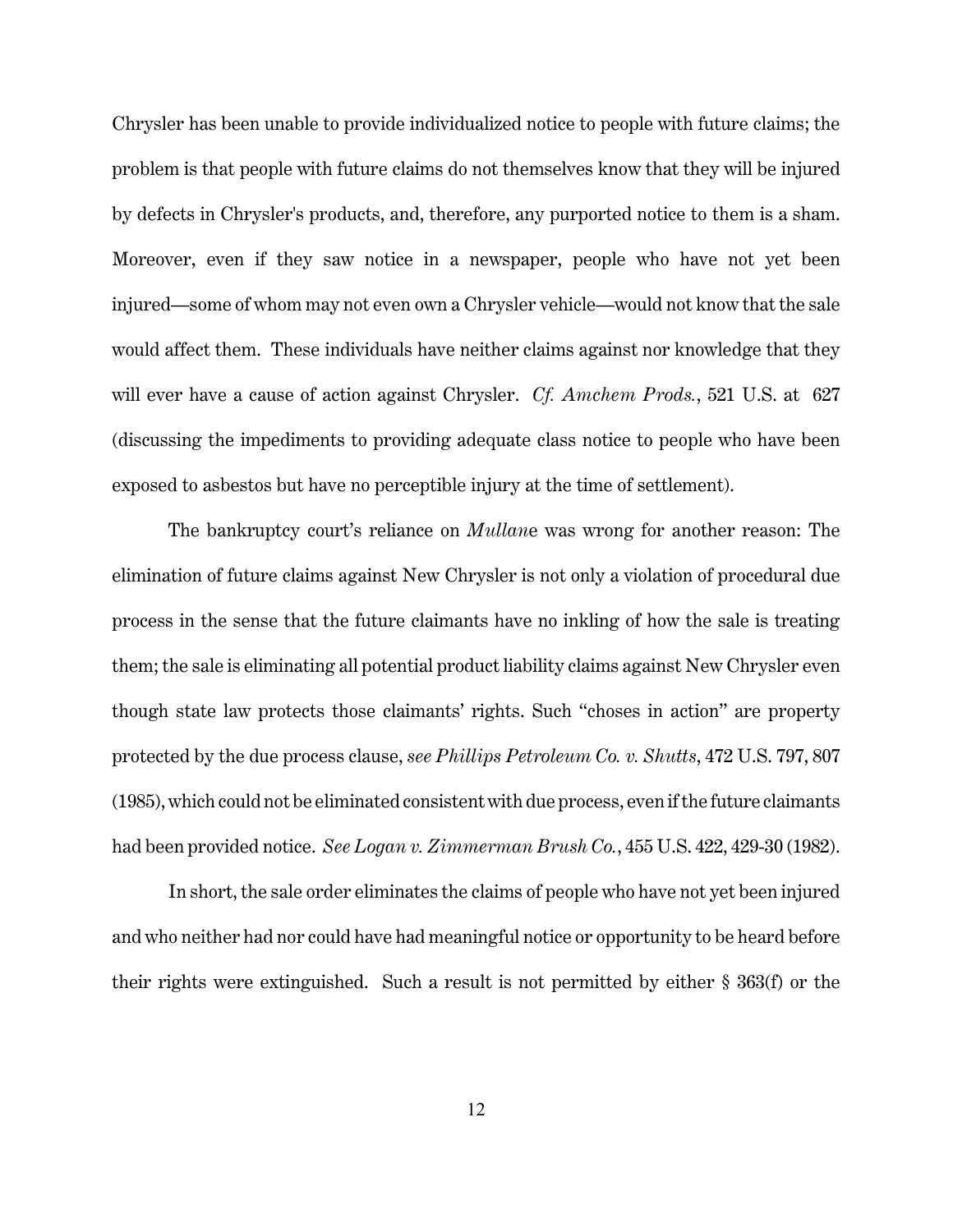Constitution. For these reasons, a majority of the Court is likely to hold that the decision to approve the sale order was erroneous.

### **III. Absent A Stay, Movants Will Suffer Irreparable Harm.**

Unless the Court issues a stay pending review of this matter on a writ of certiorari, Movants' petitions will become moot. A long line of court of appeals decisions holds that appellate jurisdiction over an unstayed sale order issued by a bankruptcy court is limited by 11 U.S.C. § 363(m) to the narrow issue of whether the property was sold to a good faith purchaser. Although § 363(m) "states only that an appellate court may not 'affect the validity' of a sale of property to a good faith purchaser pursuant to an unstayed authorization, and can even be read to imply that an appeal from an unstayed order may proceed for purposes other than affecting validity of the sale, courts have regularly ruled that the appeal is moot." *In re Gucci*, 105 F.3d 837, 839 (2d Cir. 1997) (citing *Ewell v. Diebert*, 958 F.2d 276, 280 (9th Cir.1992); *AnheuserBusch, Inc. v. Miller*, 895 F.2d 845, 847 (1st Cir.1990); *Cargill, Inc. v. Charter Int'l Oil Co.*, 829 F.2d 1054, 1056 (11th Cir.1987)).

Here, absent a stay, the sale will go through Monday at 4 pm. After that, the ruling below would, in light of § 363(m), be effectively unreviewable by this Court, even if the Court would have determined the issues differently on their merits (that is, if it had the opportunity to review the issues before the sale became final and § 363(m) became operative). *Anheuser Busch*, 895 F.2d at 847. Accordingly, this Court should issue a stay to review the important issues presented here.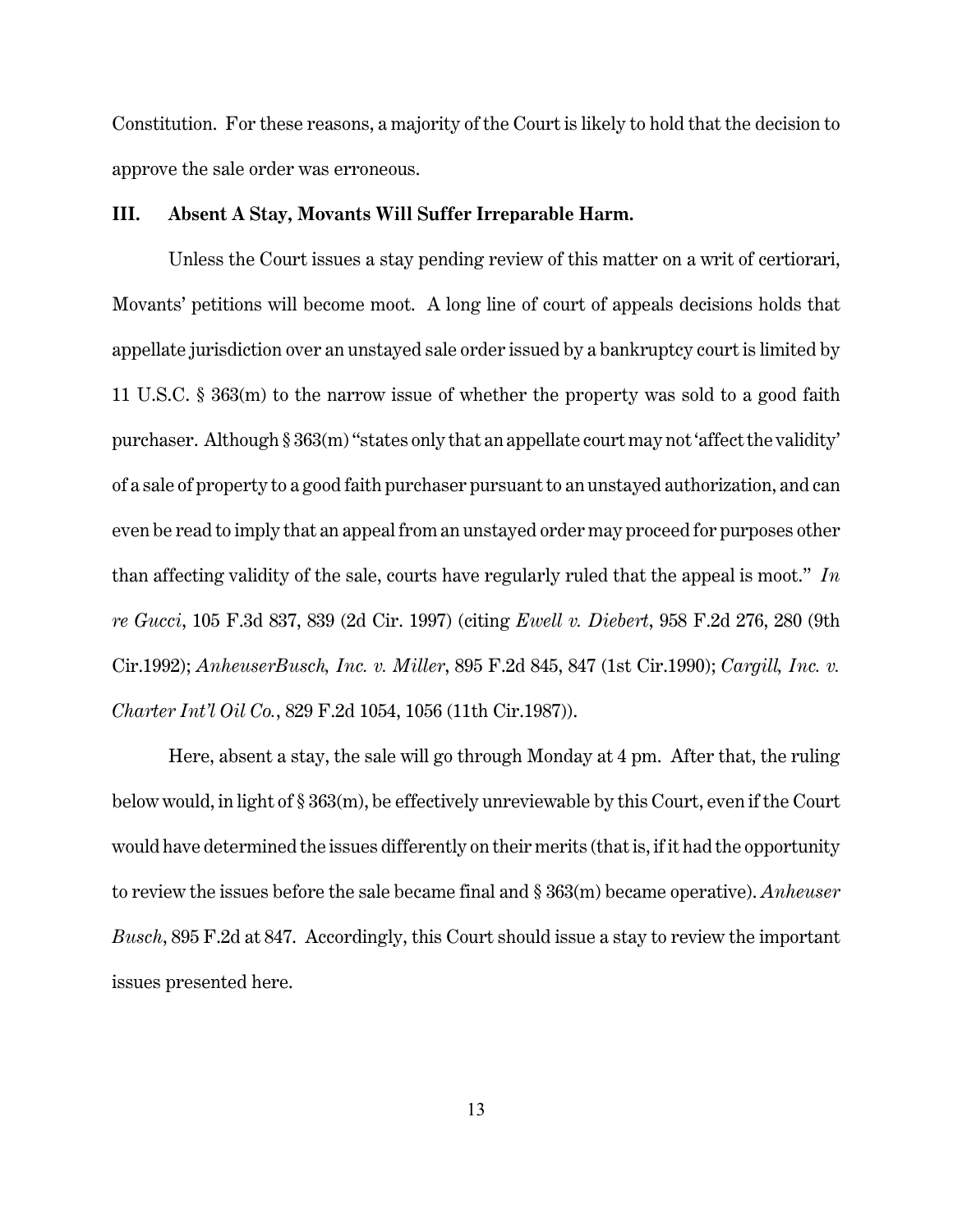In addition, completion of the sale will irreparably harm Movants. Individual Movants Lovitz, Nourian, and Catalano, for example, have product liability claims pending against Chrysler, based on very serious injuries caused by defects in their vehicles. Mr. Lovitz and Mr. Catalano are suing for damages in connection with the deaths of their mothers caused by defects in Chrylser vehicles—a Dodge Neon and a 1997 Chrysler Town and Country Mini Van*. See Lovitz v. Daimler North America Corp., et al.*, Case No. 1:08cv0629 (N.D. Ohio, O'Malley, J.); *Catalano v. Chrysler, LLC, et al.*, Case No. 08-32664-NP (Sanilac County, Mich. Cir. Ct.). And Mr. Nourian, the plaintiff in *Nourian v. Chrysler, LLC; Chrysler Motors, LLC; Daimler A.G.; and Walker Motor Co. d/b/a Buerge Chrysler-Jeep*, Case No. SC098902 (Los Angeles Sup. Ct.), suffered serious injuries, requiring surgeries, lost work time, and hundreds of thousands of dollars in medical bills, as the result of a defect in a 1998 Jeep Cherokee. Given that no funds remain in Chrysler to pay any claims and that the Sale Order would act as a bar to any successor liability claims they had, without a stay and an opportunity to have the Court consider their petition for certiorari, the claims of each of these individuals will disappear, with no consideration of the merits of their individual cases or of the merit of the issues they seek to present to this Court.

The organizational Movants further seek this Court's intervention to address the interests of individuals who will be injured in the future but have yet to be injured, and accordingly, have yet to have any claim against Chrysler. The sale agreement purports to preclude these people from bringing suit against Chrysler when they do have claims. Movants believe that the provision of the sales agreement that eliminates these "future"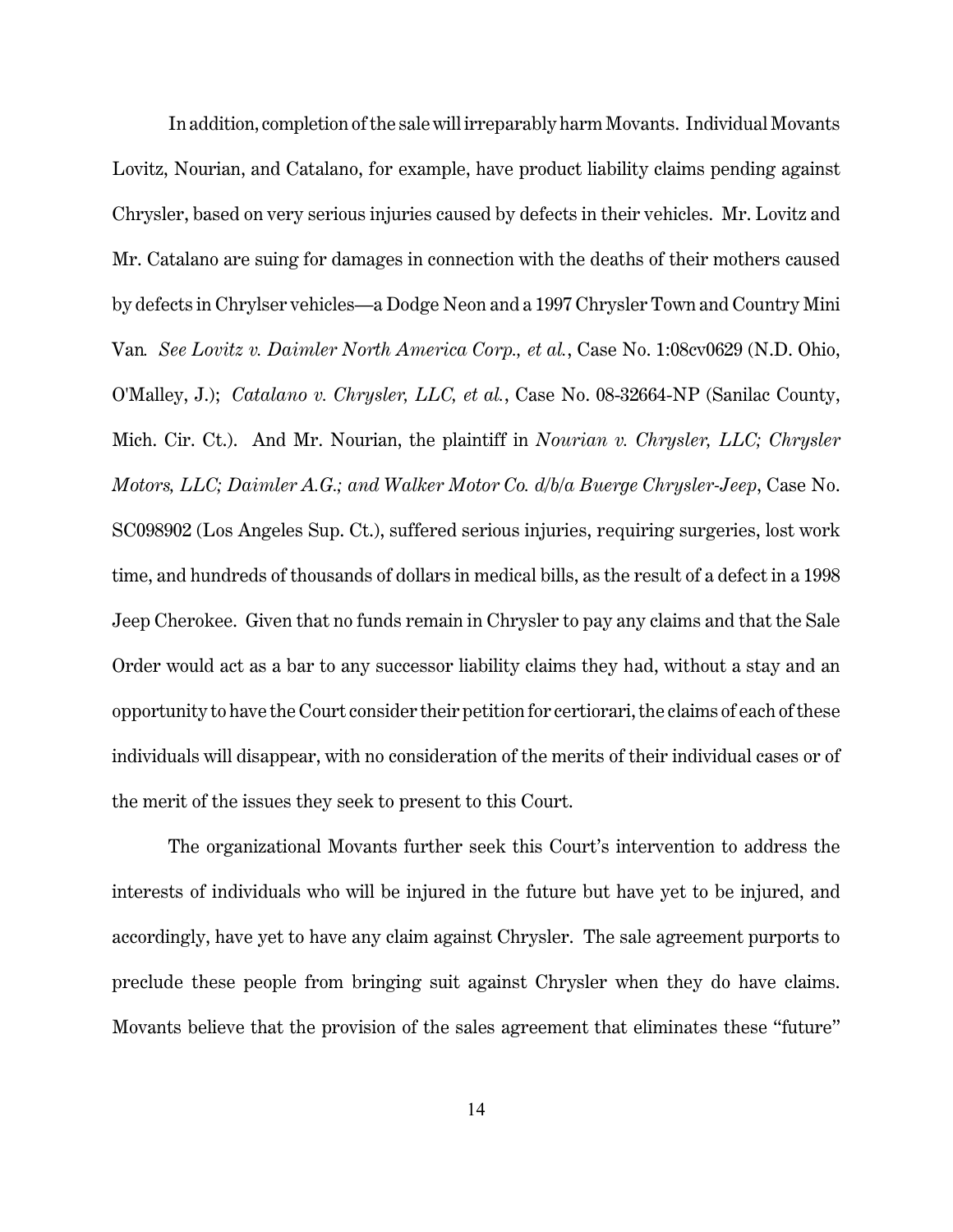claims and state laws of successor liability with respect to such claims is impermissible as a matter of both statutory and constitutional law. Thus, people injured in the future may be able to attack the validity of that provision in future suits. However, their very ability to bring those future suits is threatened because, even if the attempt to immunize the new company from liability for claims that have yet to accrue is invalid, injured people's ability to bring suit will be hampered by the agreement and the bankruptcy court decision, which state that these claims are, essentially, eliminated, and accordingly create a significant impediment to the ability of these individuals to find lawyers to bring their cases.

## **CONCLUSION**

For the foregoing reason, the Court should grant a stay pending the filing of and final action by this Court on a petition for review of the Second Circuit's order in this case.

Respectfully Submitted,

| /s/                                       | 'S/                                       |
|-------------------------------------------|-------------------------------------------|
| Elizabeth J. Cabraser                     | Adina H. Rosenbaum                        |
| Counsel of record for Lovitz,             | Counsel of record for CAS, Consumer       |
| Nourian, and Catalano                     | Action, CARS, NACA, and Public Citizen    |
| Scott P. Nealey                           | Allison M. Zieve                          |
| Lieff Cabraser Heimann and Bernstein, LLP | <b>Public Citizen Litigation Group</b>    |
| 275 Battery Street, 30th Floor            | 1600 20th Street NW                       |
| San Francisco, CA 94111-3339              | Washington, DC 20009                      |
| Tel: 415-956-1000                         | Tel. 202-588-1000                         |
| Counsel for William Lovitz, Farbod        | Counsel for Center for Auto Safety (CAS), |

Nancy Winkelman *Counsel of record for Ad Hoc Committee*  Barry E. Bressler

Nourian, and Brian Catalano Consumer Action, Consumers for Auto Reliability and Safety (CARS), National Association of Consumer Advocates (NACA), and Public Citizen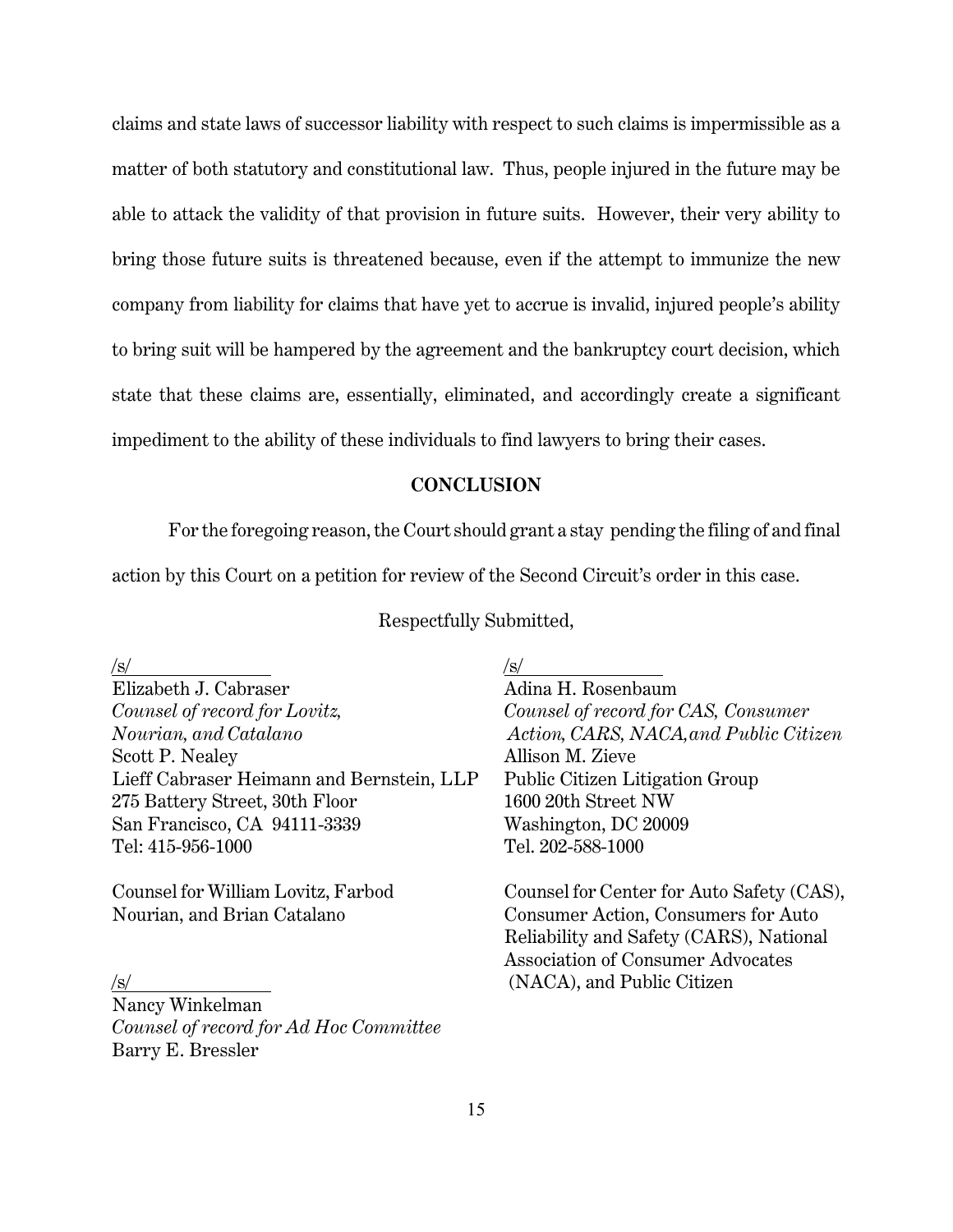Richard A. Barkasy Schnader Harrison Segal & Lewis LLP 1600 Market Street, Suite 3600 Philadelphia, PA 19103 Tel: 215-751-2000

Counsel for Ad Hoc Committee of Consumer Victims of Chrysler LLC

June 7, 2009